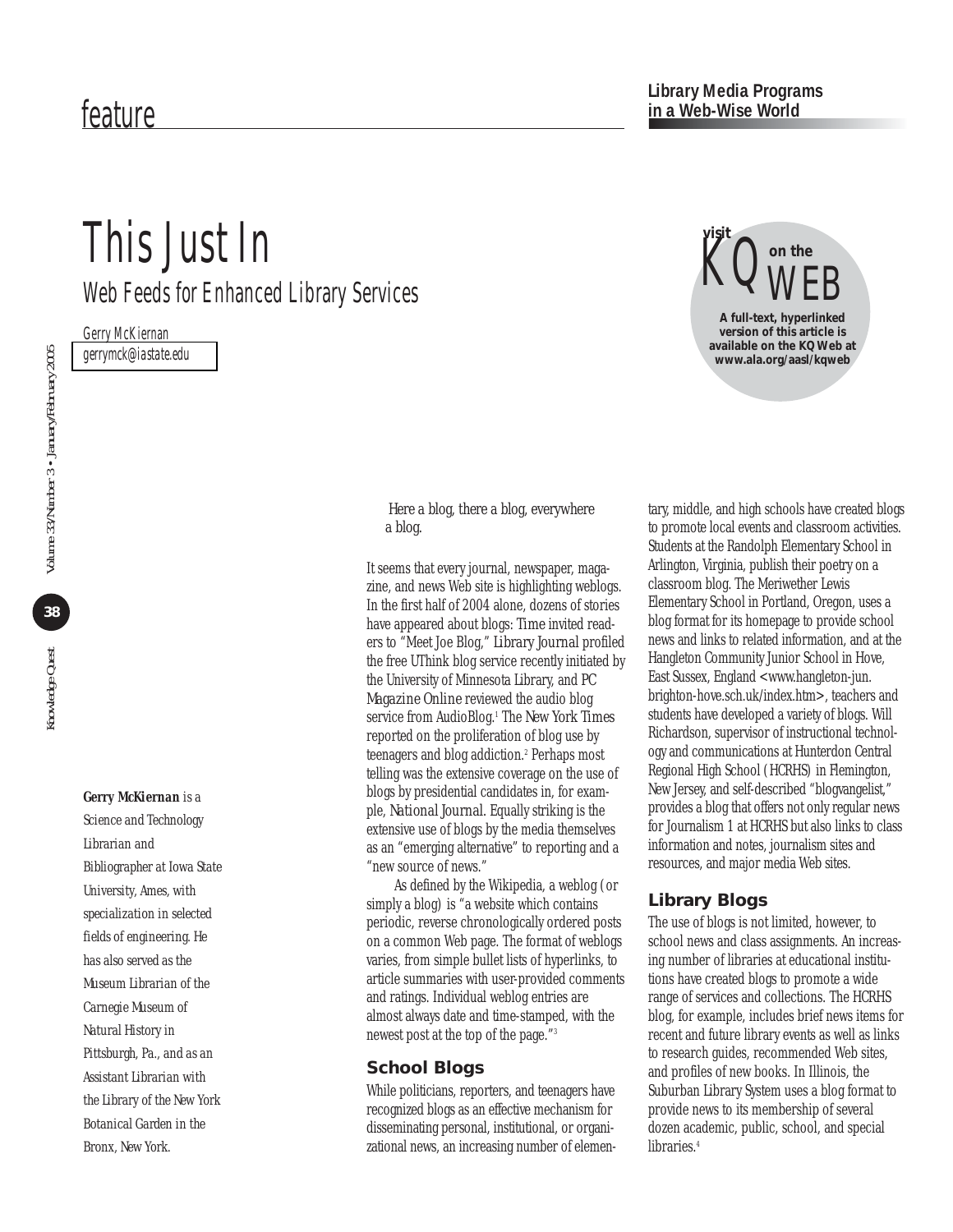## **Blogging Software**

To create blogs, individuals, organizations, and libraries use specialized software or blog services, or they may design Web pages that have features and functionalities similar to those of a blog. Among the more common blogging tools or services are LiveJournal, Manila, MoveableType, and TypePad. One of the most common blogging tools is Blogger, a free or fee-based blogging service now owned by Google.

## **Blog Resources**

[Aggregators <http://blogs.law.harvard.edu/](http://blogs.law.harvard.edu/tech/directory/5/aggregators) tech/directory/5/aggregators> AmphetaDesk [<www.disobey.com/amphetadesk>](http://www.disobey.com/amphetadesk) Atom [<www.atomenabled.org>](http://www.atomenabled.org) AudioBlog [<www.audioblog.com>](http://www.audioblog.com) Blogge[r <www.blogger.com>](http://www.blogger.com) Bl[ogging software <http://radio.weblogs.com/](http://radio.weblogs.com/0107846/stories/2002/10/03/blogSoftware.html) 0107846/stories/2002/10/03/ blogSoftware.html> Bloglines [<www.bloglines.com>](http://www.bloglines.com) Chicago Multitype Library System [<www.chilibsys.org>](http://www.chilibsys.org) Edmonton (Canada) Public Library web feed [<www.winterstorm.ca/download/](http://www.winterstorm.ca/download/epl_video.rss) epl\_video.rss> FeedDemon [<www.bradsoft.com/feeddemon>](http://www.bradsoft.com/feeddemon) FeedReader [<www.feedreader.com>](http://www.feedreader.com) Hangleton Community Junior School [<www.hangletonweblogs.org>](http://www.hangletonweblogs.org) Hong Kong University of Science and Technology Library web feeds <http:// [lbxml.ust.hk/na/books.xml>](http://lbxml.ust.hk/na/books.xml), <http:// [lbxml.ust.hk/na/media.xml>](http://lbxml.ust.hk/na/media.xml) Hunterdon Central Library blog, <http:// [central.hcrhs.k12.nj.us/imc>](http://central.hcrhs.k12.nj.us/imc) Hunterdon Central Regional High School [<www.weblogg-ed.com](http://www.weblogg-ed.com)>, <http:// [weblogs.hcrhs.k12.nj.us/journ1](http://weblogs.hcrhs.k12.nj.us/journ1)> Libr[ary blogs <www.blogwithoutalibrary.net/](http://www.blogwithoutalibrary.net/index.shtml?links.html) index.shtml?links.html>, [<www.libdex.com/weblogs.html](http://www.libdex.com/weblogs.html)> LiveJournal <[www.livejournal.com>](http://www.livejournal.coml) Lunar and Planetary Institute library [<www.lpi.usra.edu/library/new.xml](http://www.lpi.usra.edu/library/new.xml)>

### **Web Feeds**

Many blogs offer "[t]he latest headlines, with hyperlinks and summaries . . . in the RSS XMLformat, to be read with a RSS feedreader." Rich Site Summary or Really Simple Syndication (RSS), is an XML format for the sharing of content among different Web sites. Through an RSS web feed or other feed type, such as Atom, new and updated Web site content is sent automatically to subscribed users, thus significantly reducing the need to individually revisit sites of interest for changes or additions. In addition to their availability within blogs, web feeds are offered as well by major state, regional, national, and international broadcast, print, and Web-based publications and services. Current news sites that syndicate all or part of their content include ABCNews.com, BBCNews.com, and MSNBCNews.com, as well as online versions of the *New York Times,* the *Wall Street Journal,* and the *Washington Post*. In addition, search engines such as Yahoo!, e-commerce sites such as Amazon.com, auction sites such as eBay, and presidential candidate blogs such as

Manila [<http://manila.userland.com>](http://manila.userland.com) Meriwether Lewis Elementary School [<http://lewiselementary.org>](http://lewiselementary.org) Metropolitan Library System [<www.mls.lib.il.us>](http://www.mls.lib.il.us) Minneapolis Public Library 'The List' web feed [<www.mplib.org/listnew.rss>](http://www.mplib.org/listnew.rss) Moraine Valley, Illinois) Community College [Library web feed <www2.sls.lib.il.us/](http://www2.sls.lib.il.us/MVCC/searchtips/index.xml) MVCC/searchtips/index.xml> Moveable Type [<www.movabletype.org](http://www.movabletype.org)> National University of Ireland, Galway, Library [web feed <http://rss.library.nuigalway.ie/](http://rss.library.nuigalway.ie/rdf/all-new-books.rdf) rdf/all-new-books.rdf> NetN[ewsWire <http://ranchero.com/](<http://ranchero.com/netnewswire) netnewswire> New[s aggregator definition <http://davenet.](http://davenet.scripting.com/2002/10/08/whatIsANewsAggregator) scripting.com/2002/10/08/ whatIsANewsAggregator> NewsDesk <[www.wildgrape.net>](http://www.wildgrape.net) NewsIsFree [<www.newsisfree.com](http://www.newsisfree.com)> New[sIsFree Top News <www.newsisfree.com/](http://www.newsisfree.com/sources/bycat/1) sources/bycat/1> Ohio University, Athens, library web feeds [<www.library.ohiou.edu/subjects/](http://www.library.ohiou.edu/subjects/businessblog/wp-rss2.php) businessblog/wp-rss2.php>, [<www.library.ohiou.edu/refblog/](http://www.library.ohiou.edu/refblog/wp-rss2.php)  $wp-rss2.php>$ Ohio[LINK Electronic Journal Center <http://](http://journals.ohiolink.edu/rsshelp.html) journals.ohiolink.edu/rsshelp.html> Pluck [<www.pluck.com>](http://www.pluck.com) Radio UserLand [<http://radio.userland.com>](http://radio.userland.com) Randolph Elementary School [<www.arlington.k12.va.us/schools/](http://www.arlington.k12.va.us/schools/randolph/weblogs) randolph/weblogs>

Royal Holloway, University of London web feed <http://library.rhul.ac.uk/ [rss-feeds/recentlibraryserialissues.xml>](http://library.rhul.ac.uk/rss-feeds/recentlibraryserialissues.xml) RSS [definition <www.webopedia.com/](http://www.webopedia.com/TERM/R/RSS.html) TERM/R/RSS.html> Safar[i RSS <www.apple.com/macosx/tiger/](http://www.apple.com/macosx/tiger/safari.html) safari.html> SharpReader [<www.sharpreader.net>](http://www.sharpreader.net) State of Hawaii, Legislative Reference Bureau [web feeds <www.hawaii.gov/lrb/rss/](http://www.hawaii.gov/lrb/rss/art.xml) art.xml>, [<www.hawaii.gov/lrb/rss/](http://www.hawaii.gov/lrb/rss/req.xml) req.xml[>, <www.hawaii.gov/lrb/reports/](http://www.hawaii.gov/lrb/reports/libdocs.html) libdocs.html> Suburban Library System [<www.sls.lib.il.us>](http://www.sls.lib.il.us) TypePad [<www.typepad.com](http://www.typepad.com)> University of Alberta (Canada) library [<www.library.ualberta.ca/](http://www.library.ualberta.ca/studenttraining) studenttraining> University of Louisville Libraries web feeds [<www.library.louisville.edu/users/](http://www.library.louisville.edu/users/mopurc01/rss/index.asp) mopurc01/rss/index.asp> University of Tennessee Libraries, Alpha [Channel web feed <www.lib.utk.edu/mt/](http://www.lib.utk.edu/mt/weblogs/studio/index.xml) weblogs/studio/index.xml> University of Winnipeg Library and Information Services web feed, <http:// [blog.uwinnipeg.ca/InfoResources/](http://blog.uwinnipeg.ca/InfoResources/index.rdf) index.rdf> UThink <[http://blog.lib.umn.edu>](http://blog.lib.umn.edu) Webl[og definition <http://en.wikipedia.org/](http://en.wikipedia.org/wiki/Weblog) wiki/Weblog> Wikipedia [<www.wikipedia.org](http://www.wikipedia.org)> Will Richardson [<www.weblogg-ed.com/about>](http://www.weblogg-ed.com/about)

39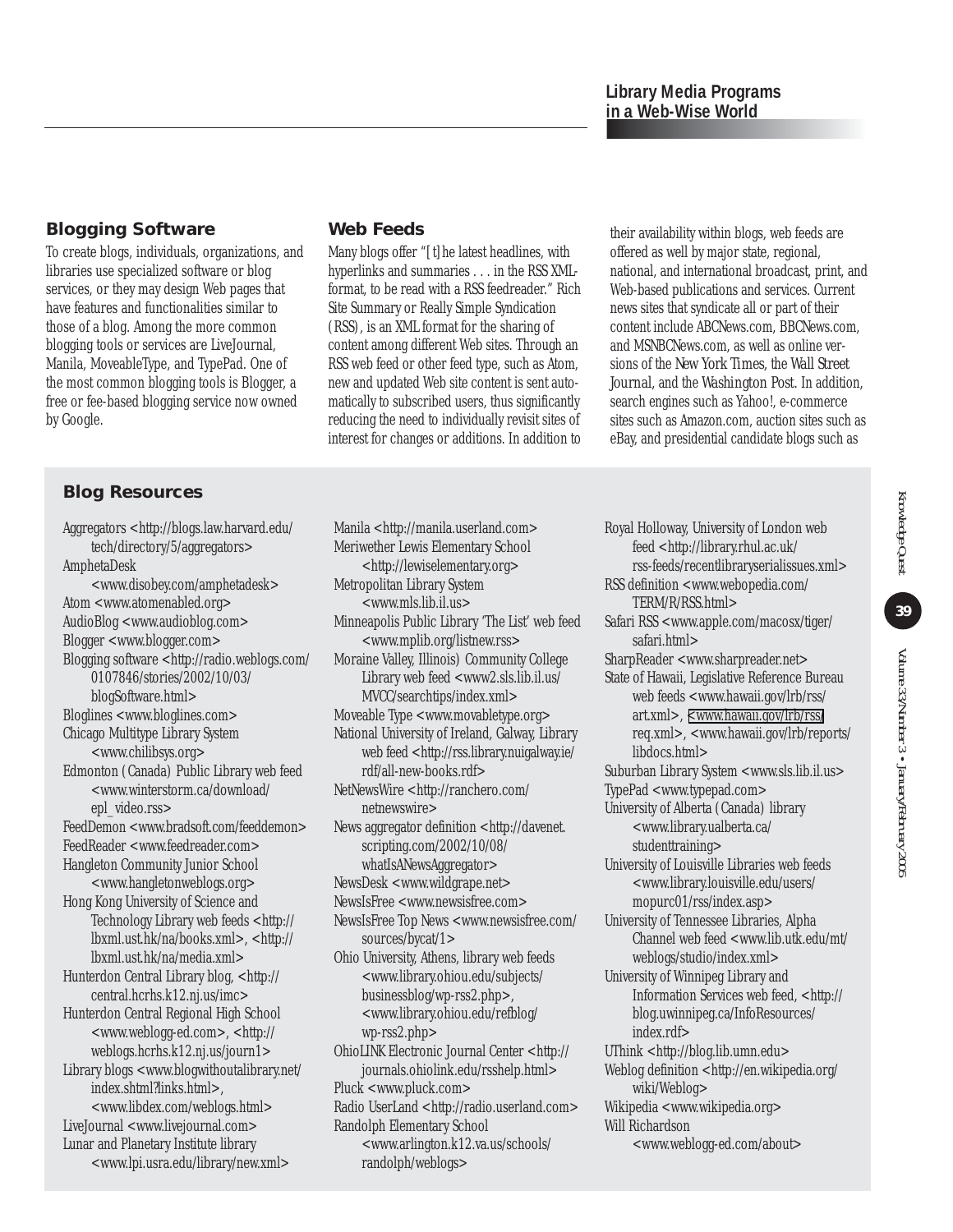John Kerry for President <[www.johnkerry.com](http://www.johnkerry.com)> also offer web feeds. The availability of a web feed for a site is indicated by one of more button icons, which are usually found near the top, bottom, or side of a page. A web feed also may be noted with a hotlinked word or phrase, such as "Syndicate" or "Syndicate This Page."

## **News Aggregators and Feed Readers**

One of the more common methods by which news feeds are read is through use of a news aggregator, or reader. As defined by David Winer, a developer of original and current web feed formats (scriptingNews, RSS 0.92, and RSS 2.0), a "news aggregator" is "software that periodically reads a set of news sources, in one of several XML-based formats, finds the new bits, and displays them in reverse-chronological order on a single page."5 AmphetaDesk, Bloglines, FeedDemon, FeedReader, NetNewsWire, NewsDesk, NewsIsFree, Radio UserLand, and SharpReader are among the popular free or fee-based aggregators for news feeds. With the incorporation of a newsreader in Apple's forthcoming Safari RSS web browser, one can anticipate similar enhancements in other Web browsers, and an associated increase in the use and application of feeds.

Feeds need not be limited to news or accessible from news aggregators. Using many of these readers, as well as others (such as Pluck) individuals can subscribe to web feeds of interest to create a customized, personal portal. Depending on the particular reader, users can subscribe to select web feeds in a couple of ways: by double clicking the RSS feed option; or by clicking and copying the URL from the displayed page and pasting the associated address into the reader. Some readers also allow users to subscribe to a web feed by simply dragging and dropping the associated web feed icon into the reader.

#### **School and Library Web Feeds**

The current major use of web feeds by schools and libraries is to alert subscribers to current activities.<sup>6</sup> For example, the Suburban Library System features a web feed on its site, as do

many libraries with blogs. The HCRHS central library not only offers offer a web feed for announcements and news, but students enrolled in Journalism 1 at the school can also subscribe to an associated feed for course updates.

#### **Enhanced Services**

Some libraries have also recognized the potential of feeds for enhancing conventional library functions or services. For example, in addition to providing Internet resource guides in HTML (or other formats), some libraries provide feeds for their Internet resource guides, such as that made by the Minneapolis Public Library for The List, its compendium of Web resources. A number of libraries provide web feeds that notify subscribers of new acquisitions, including books, CDs, and videos. Libraries that offer such services include the Hong Kong University of Science and Technology, the National University of Ireland library in Galway, and the University of Louisville Libraries. Feeds for newly added videos have also been created from records available from the online catalog of the Edmonton Public Library in Canada. The State of Hawaii, Legislative Reference Bureau, selects feeds for agency reports and recent acquisitions, while the library of the Lunar and Planetary Institute in Houston, Texas, offers a feed that includes recent additions to the collection as well as new and noteworthy items.

#### **E-Journals and Table of Contents Services**

Feeds for new acquisitions are not limited to books, other monograph works, or media. For example, Hawaii's Legislative Reference Bureau supplies a feed of citations for select professional journal articles in addition to feeds for institutional publications, while the library of the Royal Holloway, University of London, offers feeds for all recently received journal issues and feeds for individual titles. OhioLINK, the statewide consortium, provides feeds for all journals available from its Electronic Journal Center.

## **Instruction and Reference**

Several libraries have begun to use web feeds to promote instructional and reference services. The University of Alberta library added a feed

for its library and instruction program page, while the University of Tennessee (UT) libraries offer a feed for Alpha Channel, a "guide to library multimedia services for the UT teaching & learning community." In the arena of reference services, Ohio University in Athens, Ohio, includes a feed for its business blog as well as one for its general reference service. The Moraine Valley (Ill.) Community College library provides a feed for resources and search tips that profiles key print, electronic, and Internet resources, and the University of Winnipeg Library and Information Services department offers a feed with descriptions of major reference sources.

# **Potential Possibilities**

Other library functions and services could also be enhanced through a broader application and implementation of web feeds. The review of newly published and forthcoming titles by selectors and bibliographers could be significantly expedited if publishers and book vendors provided feeds for individual titles and disciplines.7 If electronic journals syndicated their content, users could choose to receive desktop notification for all potentially relevant articles by journal title or discipline.<sup>8</sup> Ideally, such services would also allow subscribers to receive personalized feeds based on a saved search strategy. Likewise, the assessment, use, and integration of search results could be significantly improved if database and OPAC vendors offered a web feed option.

As observed by Roddy MacLeod, senior subject librarian at Heriot-Watt University, Edinburgh, Scotland, "there are several practical ways in which the LIS community can both exploit the content of RSS, and improve their services through the presentation and re-presentation of RSS feeds. These do not amount to a revolution, but rather represent a step on the path to better information services, and one which takes advantage of advances in technology."  $\bullet$ 

## **References and Notes**

1. Lev Grossman, "Meet Joe Blog: Why Are More and More People Getting their News from Amateur Web Sites Called Blogs? Because They're Fast, Funny, and Totally